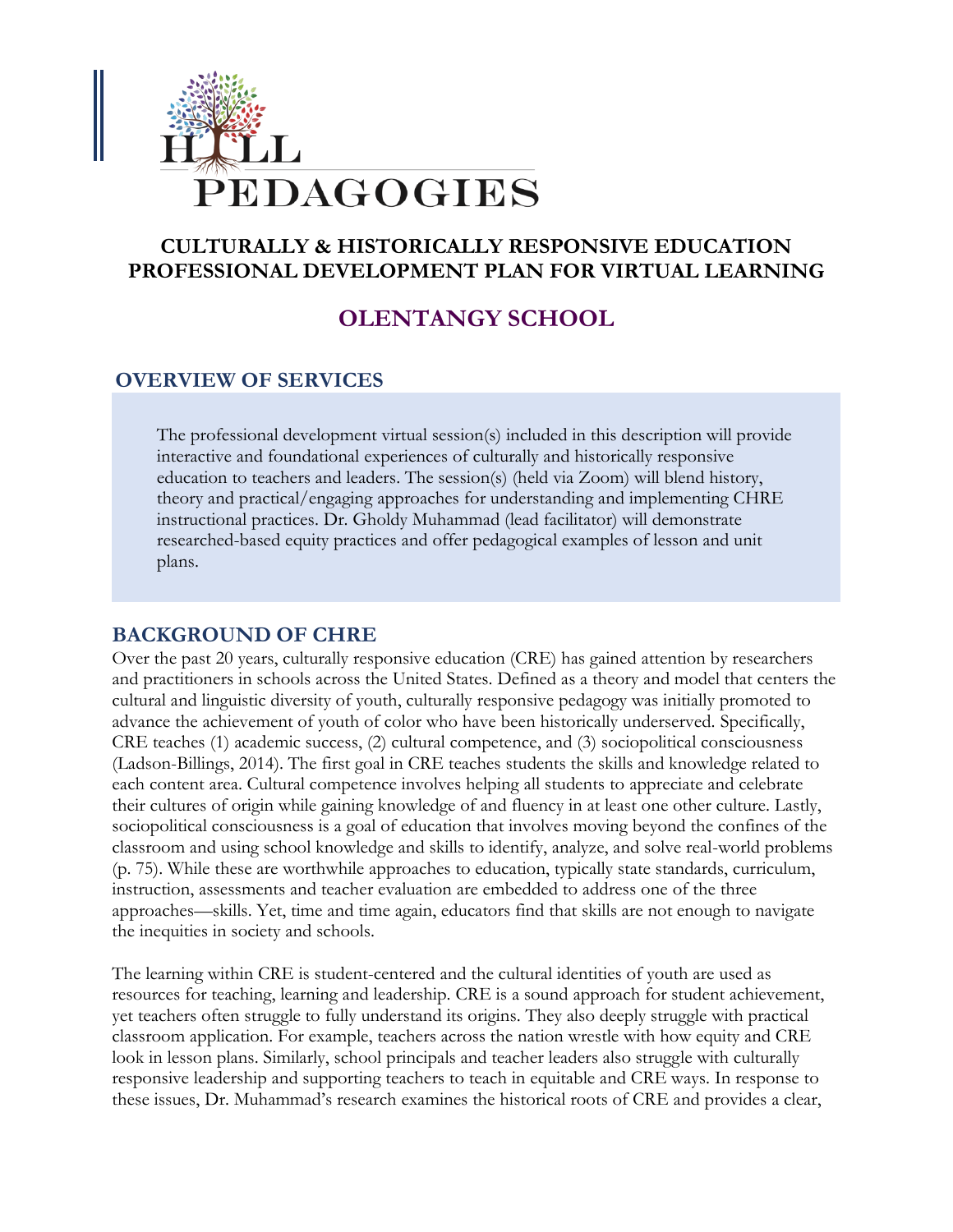practical and equitable model that extends original CRE research. From Dr. Muhammad's research examining abolitionists and 19<sup>th</sup> century education among communities of color, she found that early Black readers, writers and thinkers held four goals or pursuits for learning. This approach extends CRE and is historically responsive education. These four pursuits include:

- 1. **Identities** Teaching students to know their histories and identities while also learning the truth and knowledge about others who are different from their own identities. This also involves teaching students to make sense of their own values and beliefs.
- 2. **Skills** Skills and proficiencies are often measured on quantitative assessments. Skills are central to ways in which we "do school" today and typically define achievement standards. Skills are also central in designing the learning standards that govern teaching and learning in schools. Each content area has its own descriptions and set of skills that youth are expected to master and teachers are expected to teach.
- 3. **Intellect** the capacity for knowledge—is what we learn or understand about various topics and ideals. Intellect is knowledge into action and involves learning to think deeply.
- 4. **Criticality**—the ability to understand power, oppression, anti-racism and anti-oppression. Criticality calls for teachers and students to understand the ideologies and perspectives of marginalized communities and their ways of knowing and experiencing the world.

These four standards are call the **HILL Model** because they respond to students' **H**istories, **I**dentities, **L**iteracies and **L**iberation. Literacy is centered when teaching these standards because students must read, write, speak, listen and think throughout each content areas. These standards are universal for every child and this model becomes culturally and historically responsive education in action.

Drawing upon rich and excellent histories and upon the research of several critical CHRE researchers such as Geneva Gay, Gloria Ladson-Billings, Carol Lee, Django Paris and Alfred Tatum, as well as rich urban educational research, this professional learning plan will engage educators in an intellectual framework of learning that supports and honors the identities, cultural knowledge, literacies and resources of youth and teachers. The lead researcher, Dr. Gholdy Muhammad has published research on this model and has received substantial grant funds to study this model from the U.S. Department of Education (see Dr. Muhammad's  $CV$ ).

## **PARTICIPANTS**

K-12 Educators, Librarians, Administrators, Students, Community Members

## **CONTACT**

MIKELA THOMAS Olentangy Administrative Offices 7840 Graphics Way Lewis Center, OH 43085 T: 740.657.5041 [olentangy.k12.oh.us](https://www.olentangy.k12.oh.us/)

## **SESSSION(S) & DATES** May 8, 2021